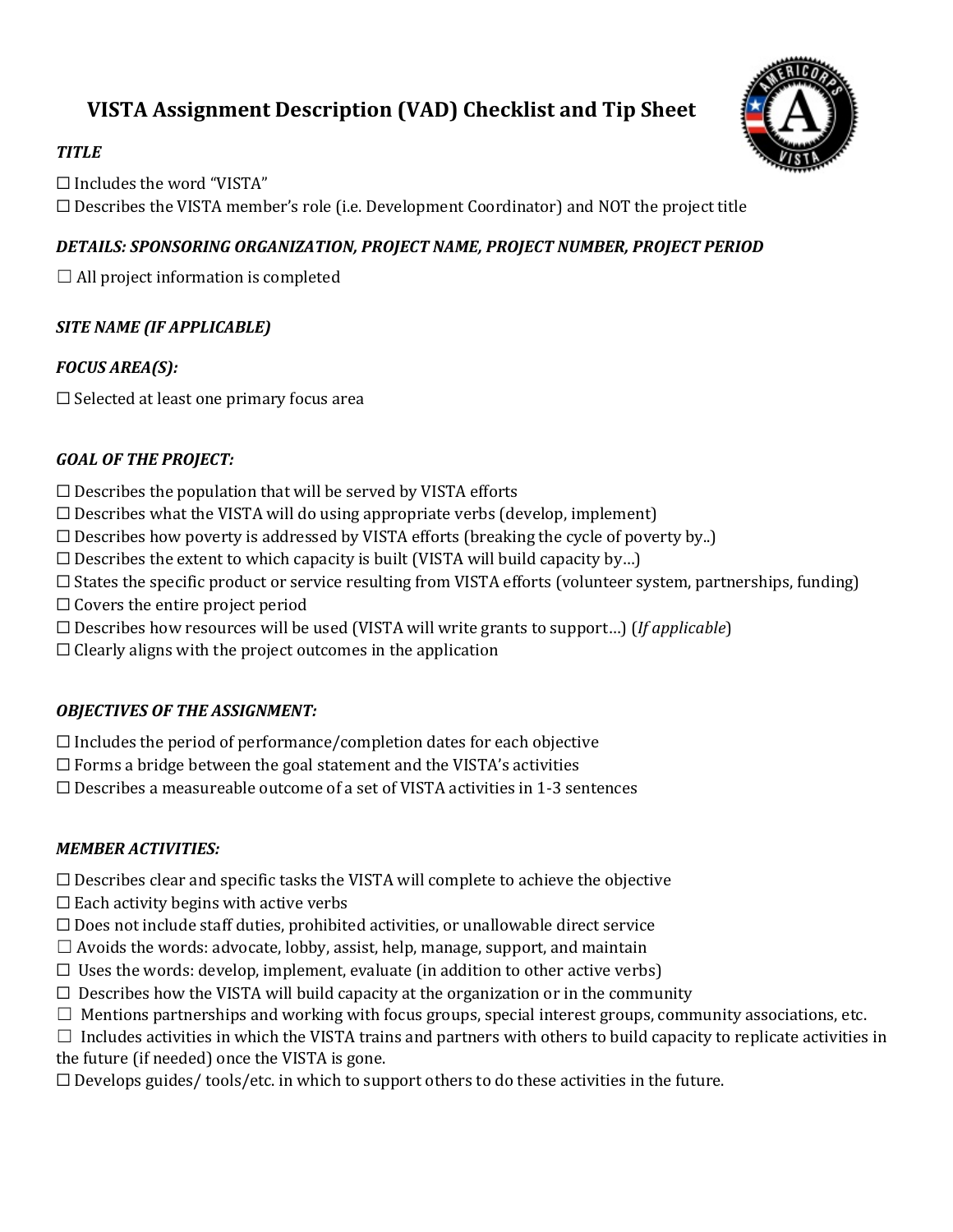# **Tip Sheet**

**Title:** This is the VISTA member's title and should include the word "VISTA" and describe the VISTA member's role. The title should be engaging since this is the first thing that a potential candidate sees when reviewing opportunities. It should be simple and should not include acronyms. (Example of appropriate Titles: VISTA Youth Program Coordinator; VISTA Leader Outreach and Engagement)

**Sponsoring Organization**: The sponsoring organization's full legal name. Does not include acronyms. **Project Name:** The name of the specific project. This name is different from the sponsoring organization's name and the VISTA member title. It should match what was indicated in the concept paper and application. It should not include acronyms.

**Project Number:** The number that was assigned in eGrants

**Project Period:** Includes the dates from eGrants

**Site Name (if applicable):** If the VISTA project is a multi-site project, this should be the name of the site where the VISTA is located if their location is in a different place than the sponsoring organization. It should not include acronyms.

**Focus Area(s):** (Select at least one focus area) **Primary and/or Secondary**

# **VISTA Assignment Goals, Objectives and Member Activities**

**Goal of the Project:** An observable and measurable end result having one or more objectives to be achieved within a more or less fixed timeframe. The goal should:

- Describe who will be served by VISTA efforts
- Describe what the VISTA will do (use active verbs: develop, implement, evaluate, etc.)
- Describe how poverty is addressed by VISTA efforts (breaking the cycle of poverty by X; moving people out of poverty by X)
- Describe the extent to which capacity is built (VISTA will build capacity by X)
- State the specific product or service resulting from VISTA efforts (volunteer management system, partnerships, funding, etc.)
- Describe how financial/in-kind resources will be used (VISTA will write grants to support X)
- Align the goal with the project outcomes indicated in the application

**Objective of the Assignment:** An objective is something that one's efforts or actions are intended to attain or accomplish. It can be also be described as a purpose, goal or milestone. The objectives should be written in a SMART format. The acronym SMART stands for:

- **S**pecific: concrete, detailed, well-defined
- **M**easurable: numbers, quantity, comparison
- **A**chievable: feasible, actionable
- **R**ealistic: considering resources
- **T**ime-Bound: a defined time line